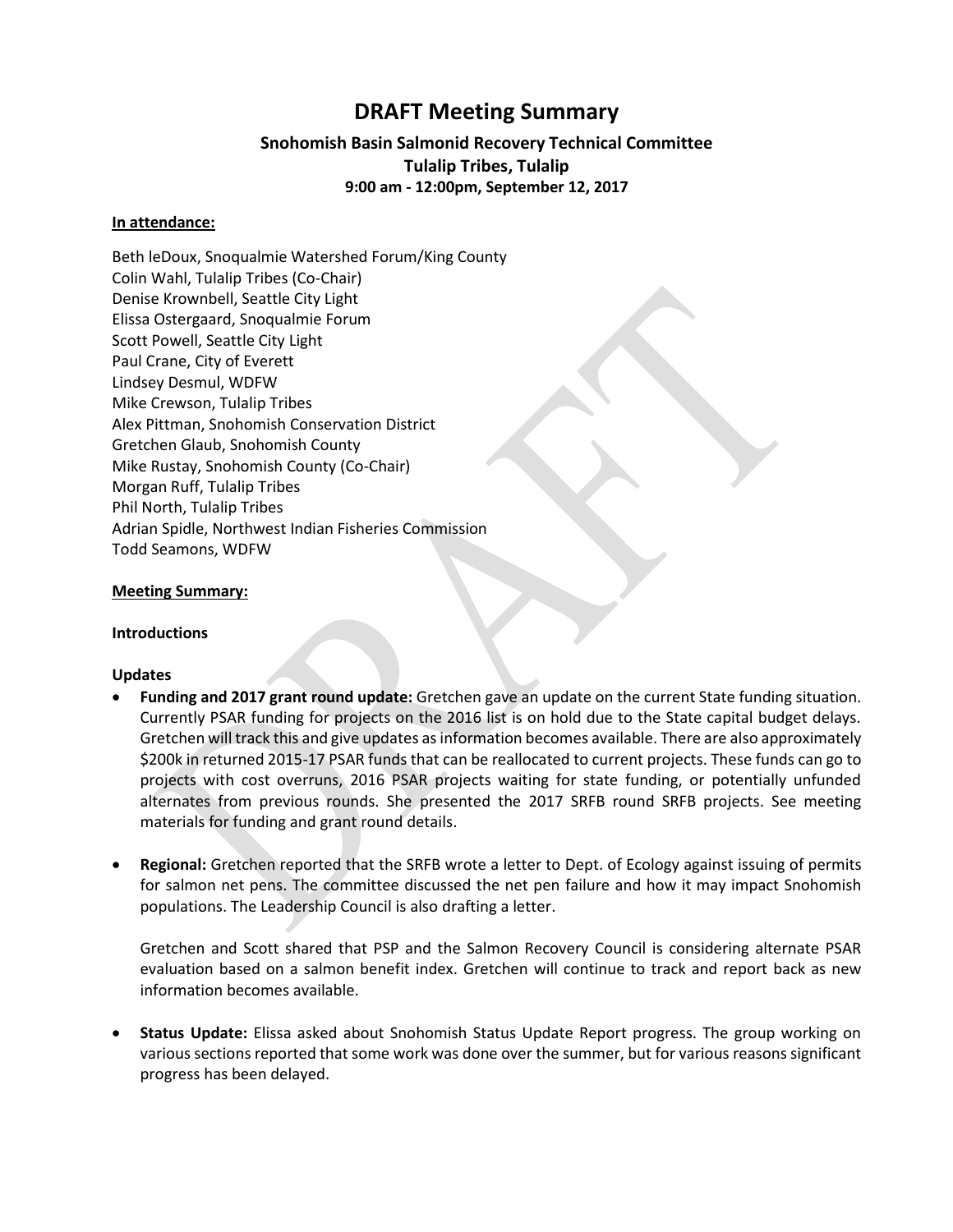- **Working Groups:** Morgan reported that the Estuary Working Group met in August. Conversations included the need for evaluation of current knowledge to guide the establishment of new targets and inform next suite of projects. NOAA has been working on documenting hydro and fish data and publications are forthcoming.
- **EPA Water Quality Standards:** Beth summarized updated EPA water quality standards. These are based on fish consumption standards, protecting heavy fish eaters, EPA has accepted the new standards. WA standards now deemed to be most stringent WQ standards in the nation. Fecal coliform is not included in the standard. Will need to follow up on fecal coliform debate (supposed to be coming out in November).
- **King County/Snoqualmie Updates:** Beth said that the Cooperative Watershed Management grant funded Beaver Relocation efforts and additional riparian work. There is a riparian planting App that will help project sponsors track their progress.

Elissa shared that the Snoqualmie team is working to update 10-yr targets for the Snoqualmie Forum and will try to finalize by the end of the year. They plan to use the EASC to recalculate targets. The Committee discussed the best way to move forward while also considering Targets for the entire Basin and the SBSRF as well. More discussion to come.

Scott briefly discussed next steps in the Farm Fish Flood process. Work is being done to move forward on FFF 2.0. Components of the next phase will likely be tackled over multiple years.

 **Other Updates:** Ray mentioned work done in the Nooksack in Whatcom County to use hydro-dynamic modeling as a tool to prioritize projects. He is a good contact if Committee is interested in hearing more about it. Mike Crewson reported that salmon return outlook for this year is questionable - returns at Sunset Falls are low for this time of year and there was high pre-spawn mortality in Wallace River Chinook. Morgan briefly described some SLS projects that may be moving forward and reminded the Committee that the 4-yr work plan is coming up. She will have more info at future meetings.

# **BREAK**

**Snohomish Chinook DNA:** Mike Crewson, Adrian Spidel and Todd Seamons gave a presentation of their Chinook Genetic analysis. Genetics were collected from thousands of juvenile fin clips collected at screw traps and from estuary beach seines. They were able to establish parental linage by matching spawner (carcass) DNA with DNA from juveniles and establish relative reproductive success. The Committee discussed results and hopes to dig deeper into DNA and location, timing and size data collected along with fin clips to get a fuller picture of fish use and survival over time and space in the Basin. Mike suggested holding a "fish sub-group" meeting to discuss additional possibilities.

# **Round Table Announcements**

 Smith Island Update: Mike presented a few slides of Snohomish County's Smith Island construction work. The new cross levee is 90% designed and interior habitat work (starter channels and wood structures) has begun and breach is anticipated in 2018.

**Wrap Up:** The meeting adjourned. The next meeting will be held on 10/3/17.

# **Next Steps**